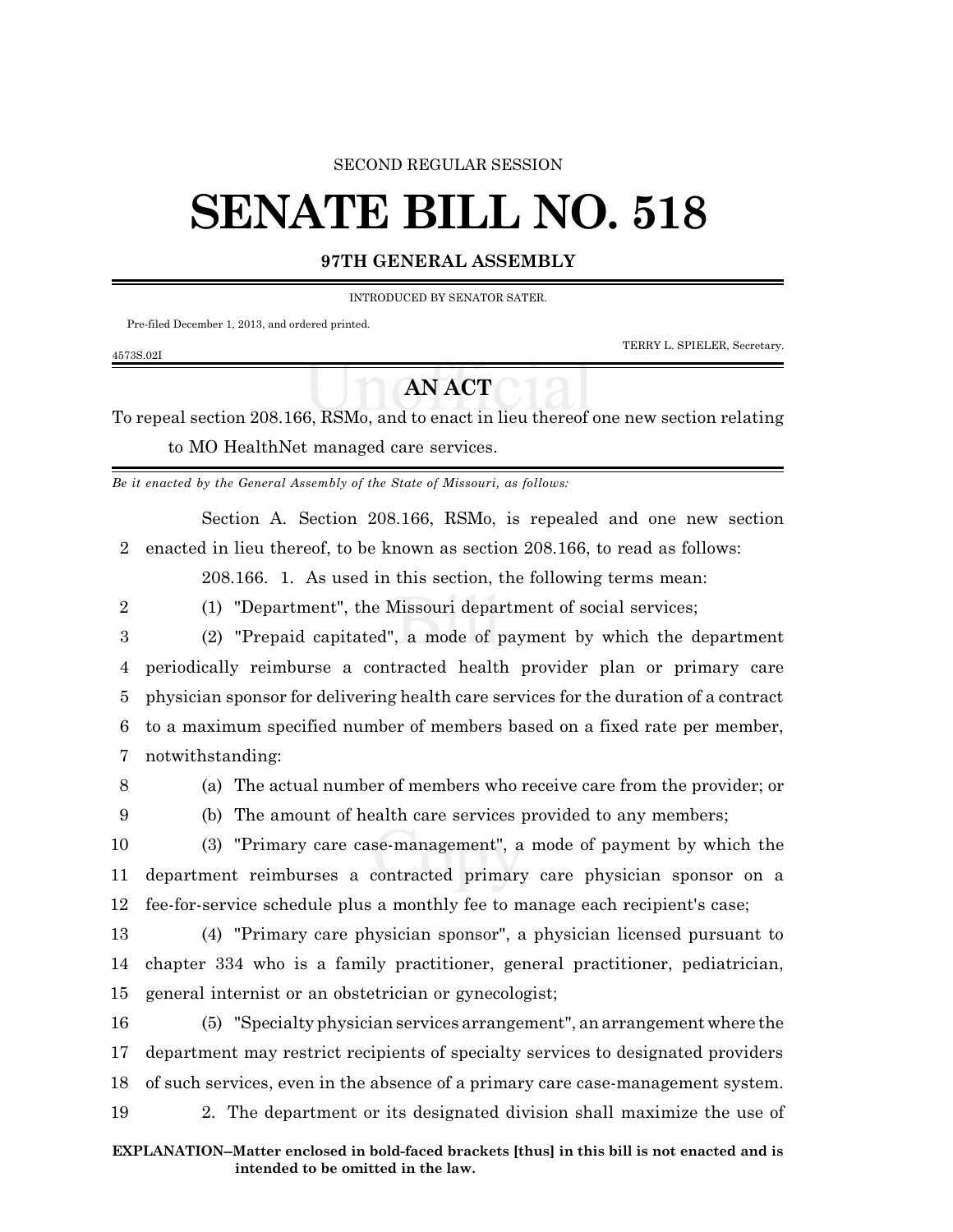prepaid health plans, where appropriate, and other alternative service delivery and reimbursement methodologies, including, but not limited to, individual primary care physician sponsors or specialty physician services arrangements, designed to facilitate the cost-effective purchase of comprehensive health care.

 3. In order to provide comprehensive health care, the department or its designated division shall have authority to:

 (1) Purchase medical services for recipients of public assistance from prepaid health plans, health maintenance organizations, health insuring organizations, preferred provider organizations, individual practice associations, local health units, community health centers, or primary care physician sponsors;

 (2) Reimburse those health care plans or primary care physicians' sponsors who enter into direct contract with the department on a prepaid capitated or primary care case-management basis on the following conditions:

 (a) That the department or its designated division shall ensure, whenever possible and consistent with quality of care and cost factors, that publicly supported neighborhood and community-supported health clinics shall be utilized as providers;

 (b) That the department or its designated division shall ensure reasonable access to medical services in geographic areas where managed or coordinated care programs are initiated; and

 (c) That the department shall ensure full freedom of choice for prescription drugs at any **[**Medicaid**] MO HealthNet** participating pharmacy;

 (3) Limit providers of medical assistance benefits to those who demonstrate efficient and economic service delivery for the level of service they deliver, and provided that such limitation shall not limit recipients from reasonable access to such levels of service;

 (4) Provide recipients of public assistance with alternative services as provided for in state law, subject to appropriation by the general assembly;

 (5) Designate providers of medical assistance benefits to assure specifically defined medical assistance benefits at a reduced cost to the state, to assure reasonable access to all levels of health services and to assure maximization of federal financial participation in the delivery of health related services to Missouri citizens; provided, all qualified providers that deliver such specifically defined services shall be afforded an opportunity to compete to meet reasonable state criteria and to be so designated;

(6) Upon mutual agreement with any entity of local government, to elect